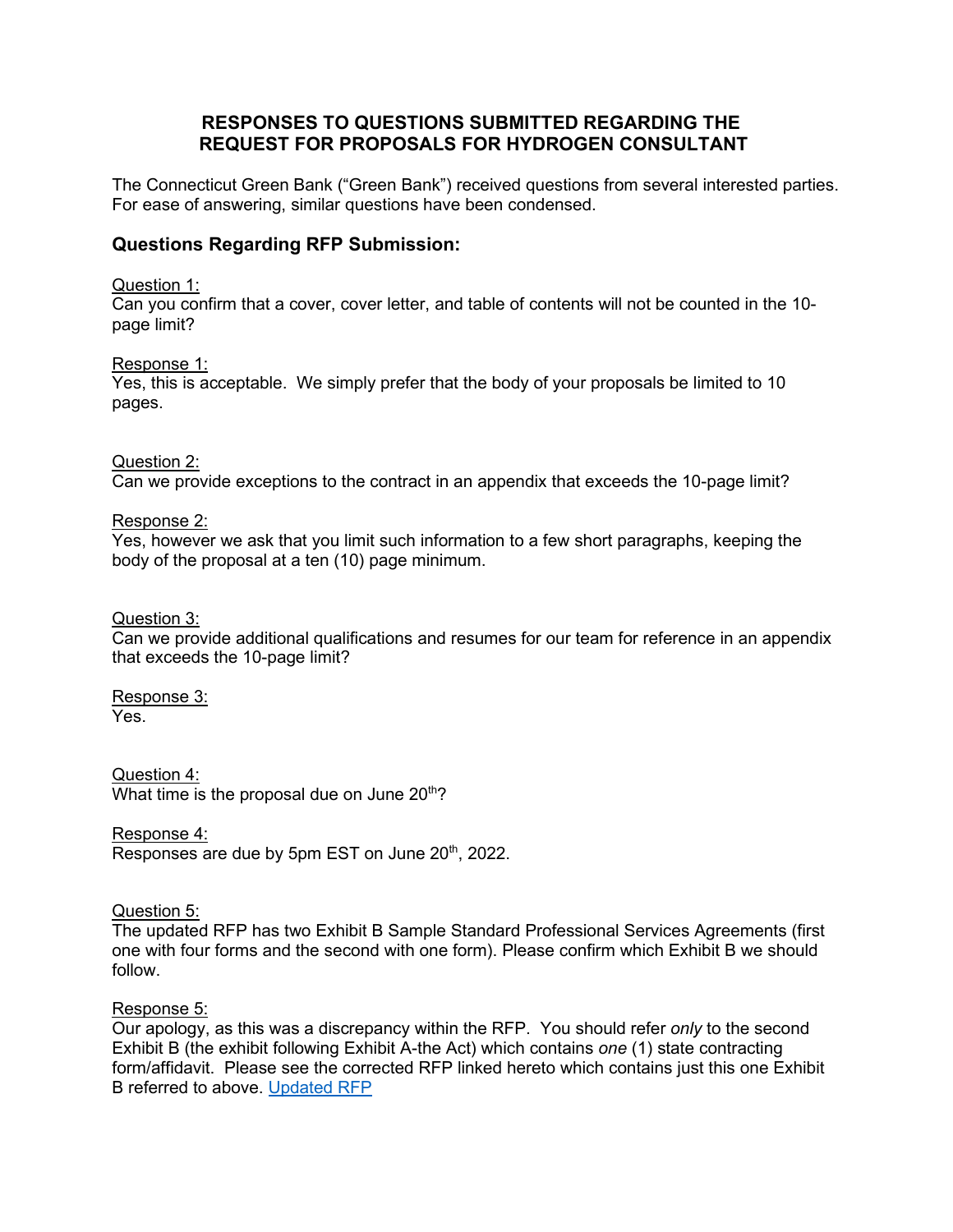# Question 6:

The updated RFP has two versions of the State of Connecticut Campaign Contribution Certification Form. One says we must submit with our proposal, while the other version says it is required upon contract signing. Please confirm we are to submit at both stages.

# Response 6:

Our Apology, as this was a discrepancy within the RFP. The *current* State of Connecticut Campaign Contribution Certification form is located on the last two (2) pages of the RFP. Please refer *only* to the Exhibit B which follows Exhibit A-The Act. Please see the corrected RFP linked hereto which contains just this one Exhibit B referred to above. [Updated RFP](https://www.ctgreenbank.com/wp-content/uploads/2022/06/REQUEST-FOR-PROPOSALS-FOR-HYDROGEN-TASK-FORCE-STUDY-CONSULTANT_UPDATED-6.14.pdf)

Further, please note that execution/affirmation of the required state contracting forms/provisions is required *only* upon signing a Professional Services Agreement with the Connecticut Green Bank, if awarded. This is not required in connection with the submission of your RFP proposal.

# Question 7:

The updated RFP has several forms for signature at contract negotiation. Please confirm the forms we need to provide with the proposal. Do we submit both the Campaign Contribution Certification (from the second Exhibit B) and the Consulting Agreement Affidavit (from the first Exhibit B)?

# Response 7:

Our apology, as this was a discrepancy within the RFP. Please disregard the first Exhibit B, and refer *only* to the second Exhibit B (the exhibit following Exhibit A-the Act) which contains the current state contracting obligations and includes one (1) attached state contracting form (the current State of Connecticut Campaign Contribution Certification form). Please note the additional current state contracting obligations are embedded as provisions within the PSA (the correct Exhibit B-provisions 14-19). See the corrected RFP linked hereto which contains just this one Exhibit B referred to above. [Updated RFP](https://www.ctgreenbank.com/wp-content/uploads/2022/06/REQUEST-FOR-PROPOSALS-FOR-HYDROGEN-TASK-FORCE-STUDY-CONSULTANT_UPDATED-6.14.pdf)

Further, please be advised that execution/affirmation of the required state contracting forms/provisions is required *only* upon signing a Professional Services Agreement with Connecticut Green Bank, if awarded. This is not required in connection with the submission of your RFP proposal.

## Question 8:

How many Task Force & Working Group meetings should the Consultant budget for in our submission?

## Response 8:

Between July 12<sup>th</sup>, 2022, and January 15, 2023, the Task Force will meet  $\sim$ 7 times (2-hr monthly meetings between July and January) and each Working Group (4 total) will meet ~8 times (1-hr biweekly between August and November). Additional meetings may be held as needed.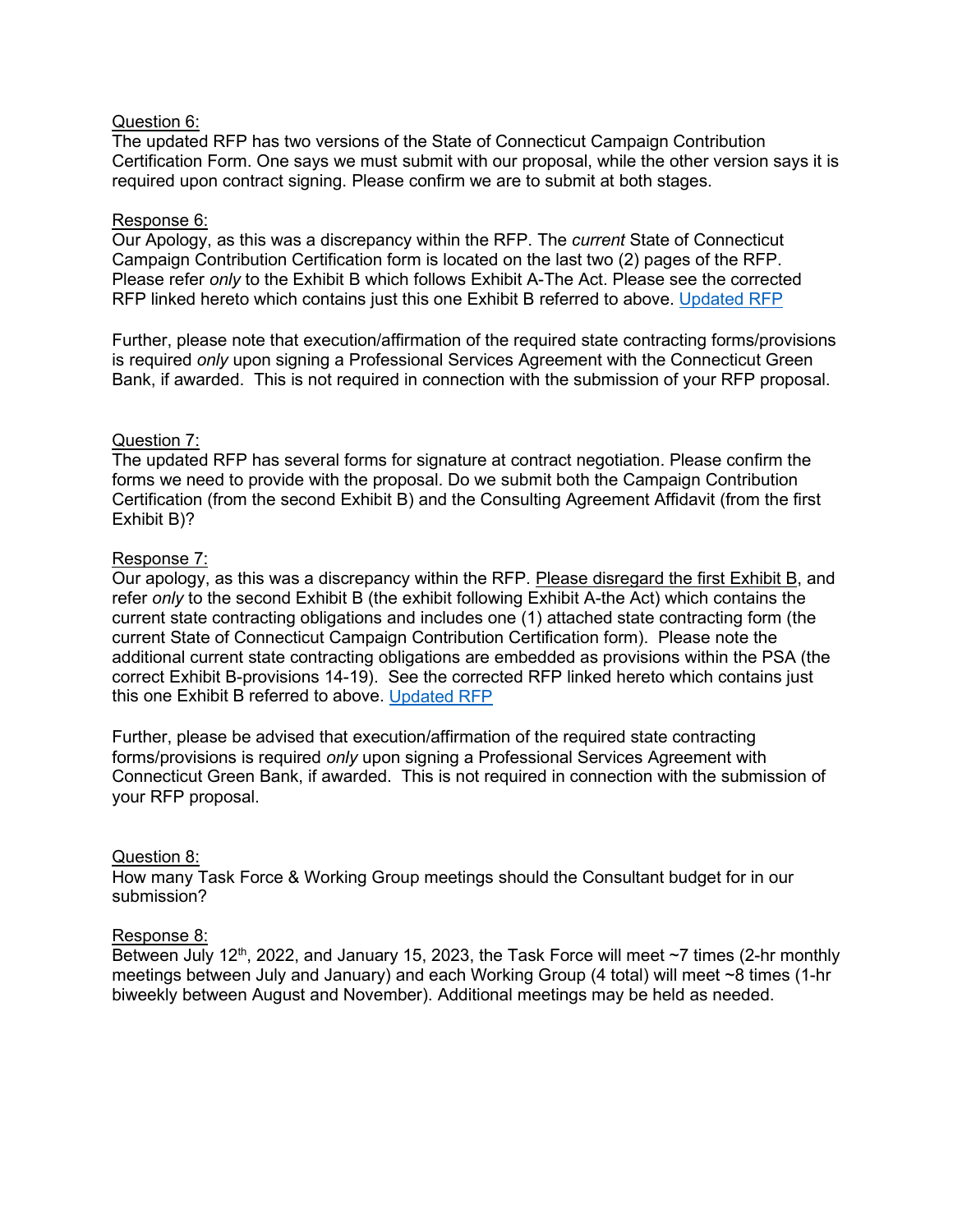Question 9:

Does Green Bank desire or require any particular task-level granularity to the proposed not-toexceed quotation?

Response 9: No.

Question 10: In budgeting travel, may proposed level of in-person participation be framed as an optional additional budget item?

Response 10: Yes.

# **Questions Regarding Research Tasks:**

## Question 11:

Is there any guidance on what constitutes "clean hydrogen"? Does CT Greenbank for example considers Blue/Pink Hydrogen as clean?

# Response 11:

Within Special Act 22-8, clean hydrogen includes, but is not limited to wind, solar, biogas and nuclear. There may be instances, such as this, where the Task Force will need to be coordinated and facilitated to provide further clarification.

## Question 12:

Regarding RFP Program Background Task 1, are there specific states, regions, or countries that the Task Force is interested in targeting for a legislative and regulatory review?

## Response 12:

There is no specific reference case we are interested in  $-$  we will rely on recommendations from the selected Consultant to identify useful case studies.

# Question 13:

Regarding RFP Program Background Task 1, can you define what is meant by 'economies of scale'?

## Response 13:

The Green Bank interprets this legislative directive to mean that the state is less interested in pilot applications of hydrogen than in solutions that are ready to be deployed at scale. However, there may be instances, such as this, where the Task Force will need to be coordinated and facilitated to provide further clarification.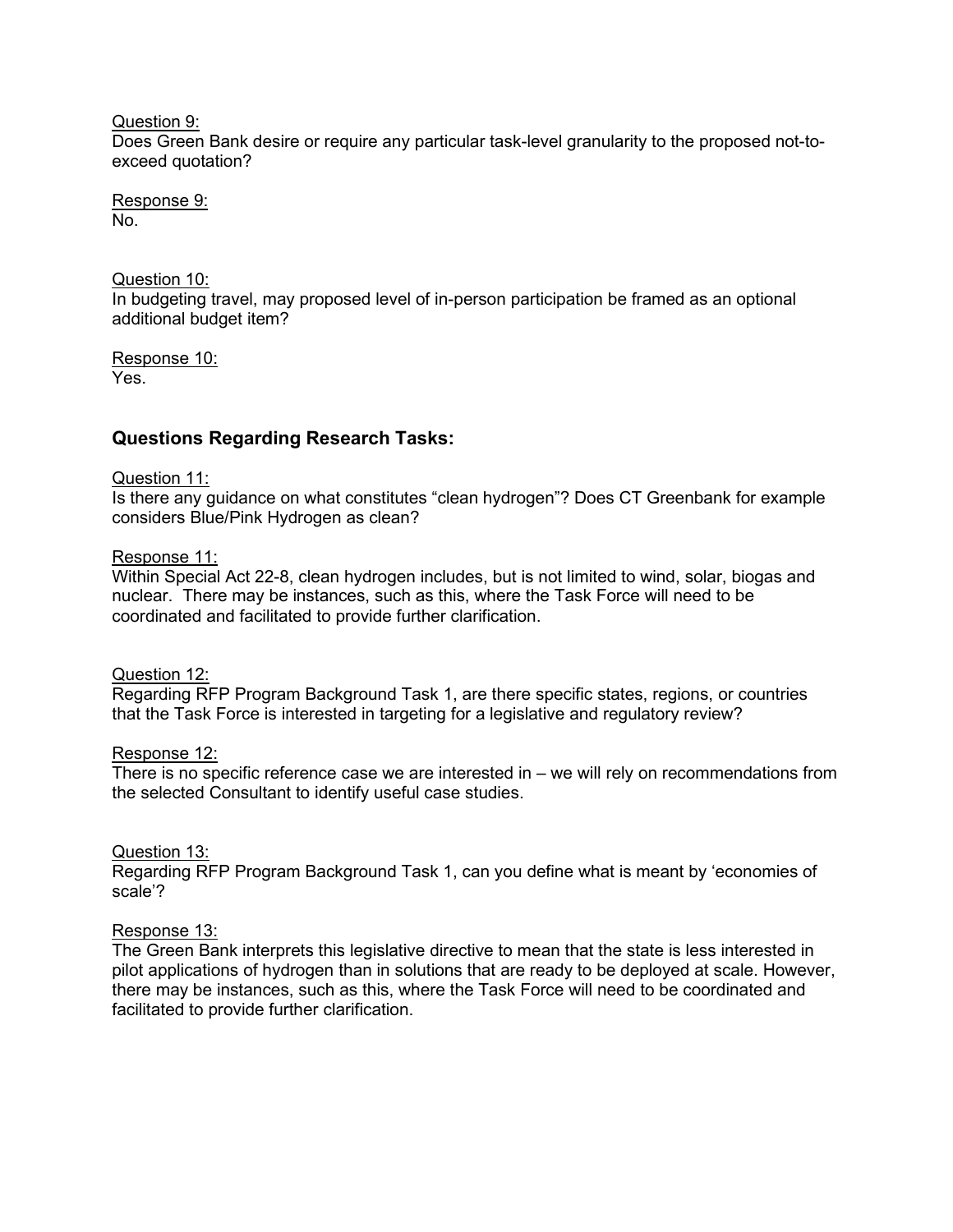# Question 14:

Regarding RFP Program Background Task 1, what is meant by 'ecosystem'? Does this refer to hydrogen production, storage, transportation and/or distribution?

# Response 14:

The Green Bank interprets this legislative directive to mean that the Task Force should consider the broad diversity of stakeholders involved in the deployment of hydrogen, including all the sectors identified in this question. There may be instances, such as this, where the Task Force will need to be coordinated and facilitated to provide further clarification.

# Question 15:

What are the main foreseeable roles and services performed by the Consultant in helping to lead research functions?

# Response 15:

This research could also be defined as a literature review, identifying and examining pertinent use cases, including presenting findings to the Task Force. The Consultant should identify relevant subject matter experts and facilitating bringing them before the Task Force to present and draw conclusions. As part of this outreach, the Consultant will also interview CT hydrogen thought leaders, including Task Force members, to capture their expertise.

# Question 16:

What does CGB envision from Consultants for analysis and modeling (if at all) and, if so, what kinds of analysis and tools? Do you envision a need for the Consultant to perform primary analysis such as economic or resource potential modeling, scenario analysis, macroeconomic modeling of jobs impacts, etc.? If so, is this required or optional?

## Response 16:

Applicants can indicate that additional analyses for the Task Force, if the Applicants is able to provide, shall be compensated on a case-by-case basis for the work performed. Applicants may want to include within their proposals additional optional tasks the Applicant can undertake to support the Task Force.

## Question 17:

How far forward-looking should the study's recommendations aim to be? (i.e. by 2030? 2035? 2050?)

## Response 17:

Given the passage of Public Act 22-5, the Green Bank would recommend 2040.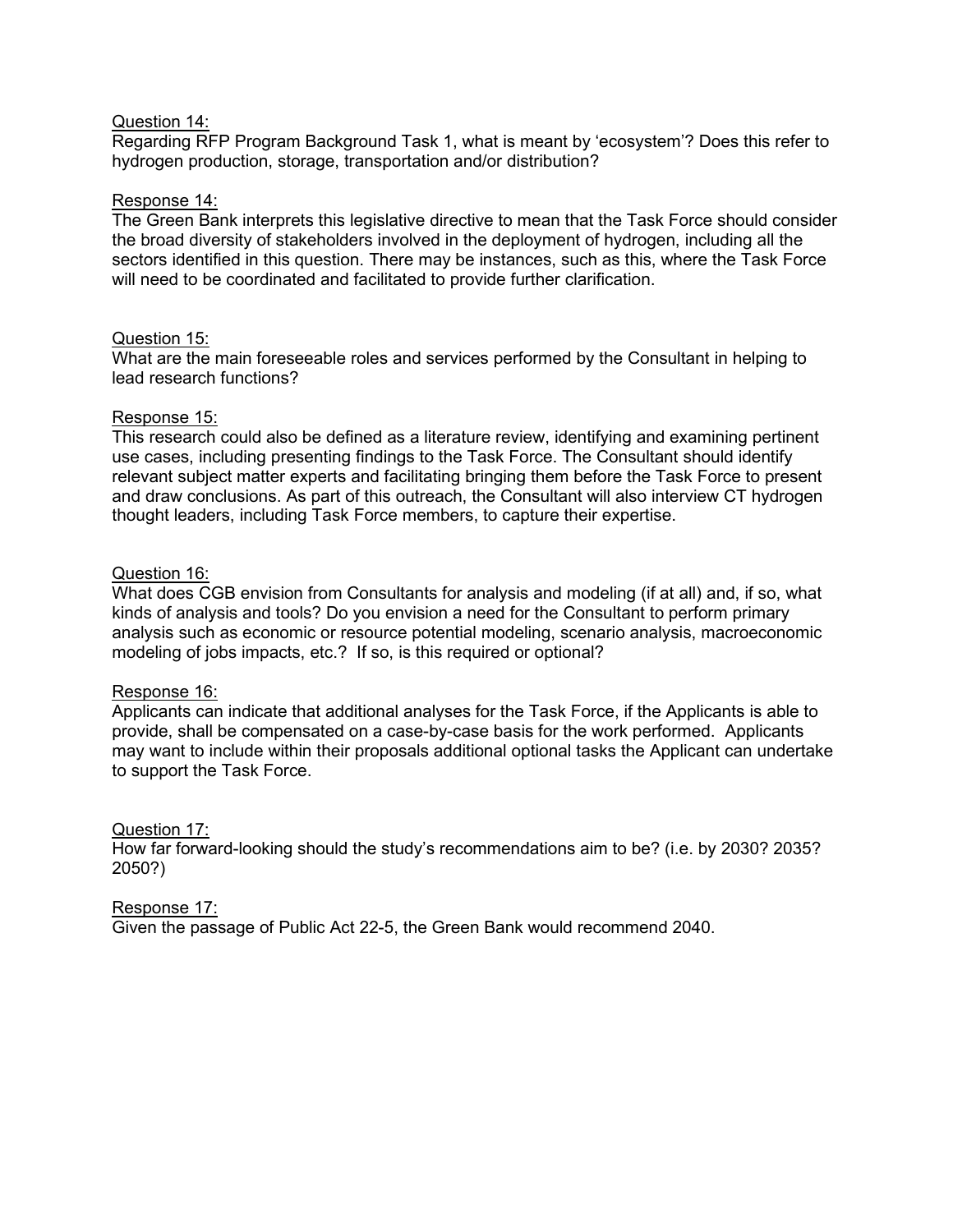# Question 18:

Analyzing the distribution of produced hydrogen is not currently part of the proposed scope – only hydrogen sources and hydrogen end-uses. Is this something the taskforce would be interested in exploring further as well?

# Response 18:

Yes, we are open to receiving proposals that would examine hydrogen end-uses as well as hydrogen production. Applicants may submit this as additional optional support for consideration within the RFP.

# Question 19:

The purpose of the study is to understand "the potential of hydrogen-fueled energy." Does that mean the study should not consider end-uses of hydrogen outside of energy generation (e.g. ammonia production).

# Response 19:

The Green Bank is open to responses that consider alternative end-uses of hydrogen beyond energy generation.

## Question 20:

Should only end-uses within the state of Connecticut be considered?

## Response 20:

No, we are open to responses that contemplate Connecticut as part of a larger, regional (e.g., Northeast and New England) and national hydrogen market.

## Question 21:

Are Working Group members/co-chairs active participants in performing analysis, or intended to serve in mostly advisory capacity?

## Response 21:

Members of the Task Force, and its Working Groups, are intended to serve in an advisory capacity and supported by the Applicants (e.g., performing analysis).

## Question 22:

Will the Consultant contribute to the final report to the legislature? Is there a particular format the recommendations are expected to be delivered in? Will there be an opportunity to present the recommendations verbally, or only in writing?

## Response 22:

It should be expected that the Consultant will assemble and present the final report through the direction and guidance of the Task Force.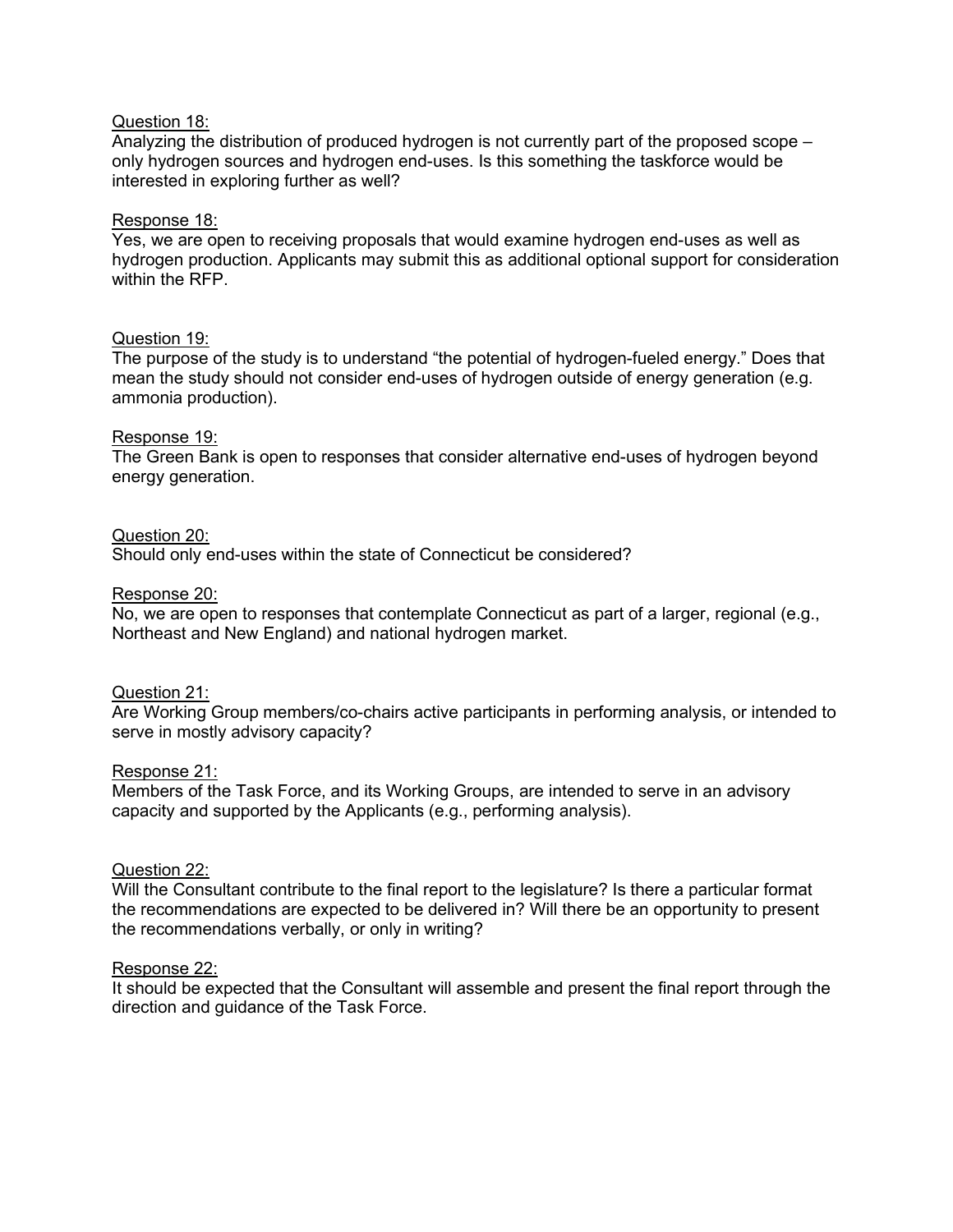# **Questions Regarding Additional Tasks:**

## Question 23:

Please elaborate on the administrative functions and support role referred to in the proposal: Is the Consultant being asked to help organize and facilitate the Task Force and Working Groups? Or is the Consultant's role limited to presenting results to the Task Force?

#### Response 23:

The Consultant will be expected to prepare agendas for Task Force meetings, present results when appropriate, and prepare meeting summaries. For Task Force and Working Group meetings, the Consultant will be expected to facilitate along with the Chair of the Task Force. Additionally, the Consultant should anticipate leading the development of an engagement workplan.

#### Question 24:

What estimated percentage of the total work-load would be dedicated to providing support for administrating the Task Force?

#### Response 24:

The Green Bank has no preconceptions about percent of Consultant time devoted to administering the Task Force. We look forward to reviewing your proposals.

#### Question 25:

Would the Consultant be expected to attend all meetings of the Task Force and Working Groups? Or a subset of meetings to present results?

#### Response 25:

The Consultant will be expected to attend all meetings.

## Question 26:

As detailed in the webinar, Task Force meetings will be hybrid in-person/virtual events. Will Working Group meetings also be hybrid? Should the Consultant be available in person for any meeting?

## Response 26:

Working Group meetings will default to virtual meetings, though there is the possibility some may happen in person. The Consultant will not be required to attend any events in person, but the Green Bank is open to the Consultant attending any meeting.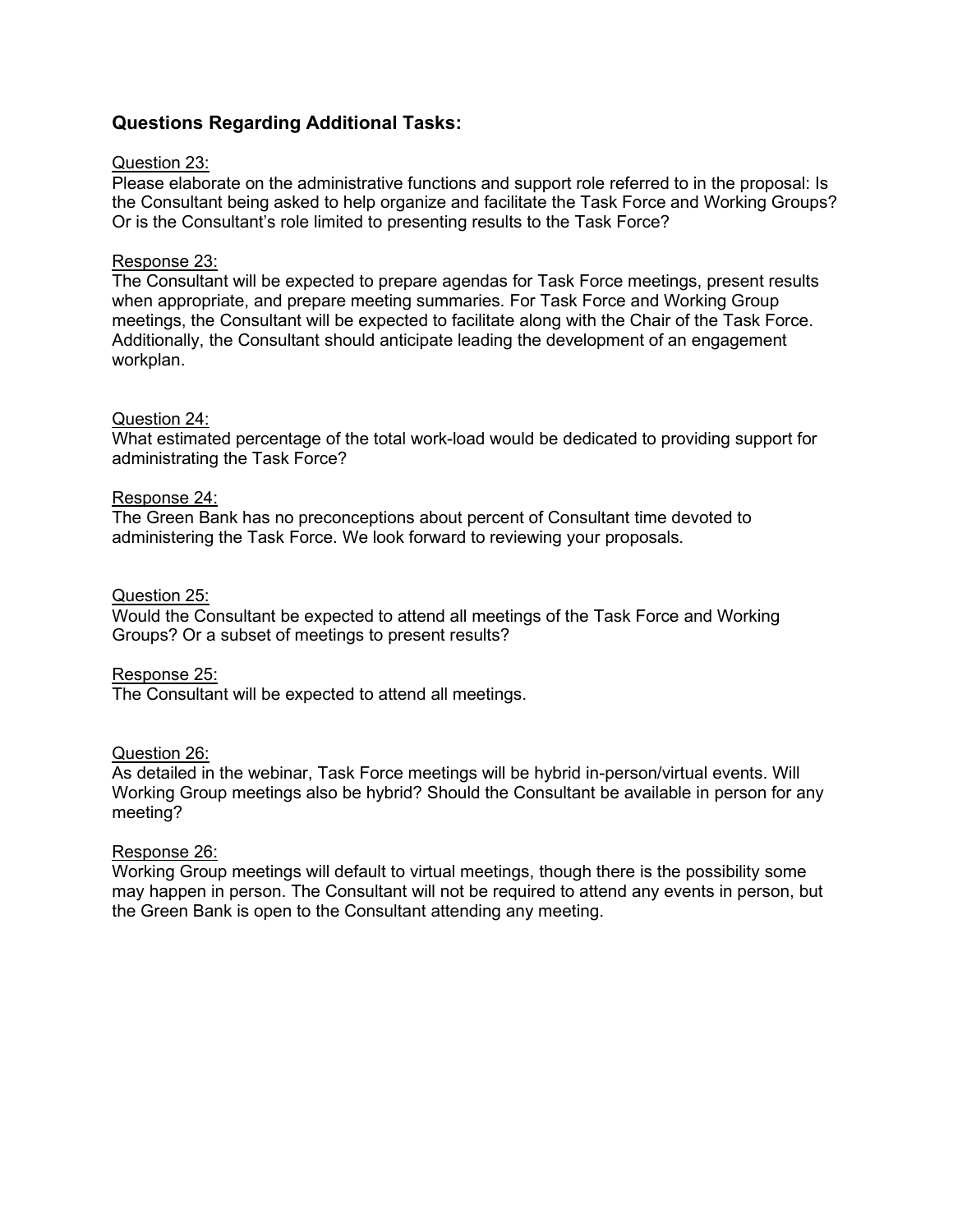# **Questions Regarding Timeline:**

# Question 27:

The RFP states, that first Task Force meeting with contractor will be on July 12, 2022, and the final deliverables are due on January 15, 2022. Is the project expected to run continuously for the 6 months (with the exception of Holiday breaks – Thanksgiving, winter)?

Response 27: Yes.

# Question 28:

Are legislative stakeholders expecting midterm deliverables at some point before January 15, 2023? If yes, at which points – and with regards to which items requested in the scope?

# Response 28:

No – interim deliverables may be made available to Task Force members, but legislative stakeholders will receive the full findings of the Task Force on January 15<sup>th</sup>, 2023.

# Question 29:

The committee proposed organization into four Working Groups – "policy and workforce development," "funding," "hydrogen sources," and "hydrogen end-uses." Is the expectation that all four Working Groups will be operational concurrently during the full duration of the project?

# Response 29:

No. The Working Groups will be launched later this summer and conclude their respective activities prior to the final report consolidation. The Green Bank estimates that the Working Groups will operate between August-October 2022.

# **Additional Questions:**

## Question 30:

Beyond the Task Force meetings, what are the Green Bank's estimates on hourly or monthly Consultant commitment?

## Response 30:

The Green Bank has no preconceptions about the hourly commitment of the Consultant. We look forward to reviewing your proposals.

## Question 31:

What is the expectation of the Task Force members in terms of hours committed to the project?

## Response 31:

The Task Force members will be expected to attend Task Force meetings and review materials (e.g., meeting minutes), discuss findings, and issue recommendations within the final deliverable.